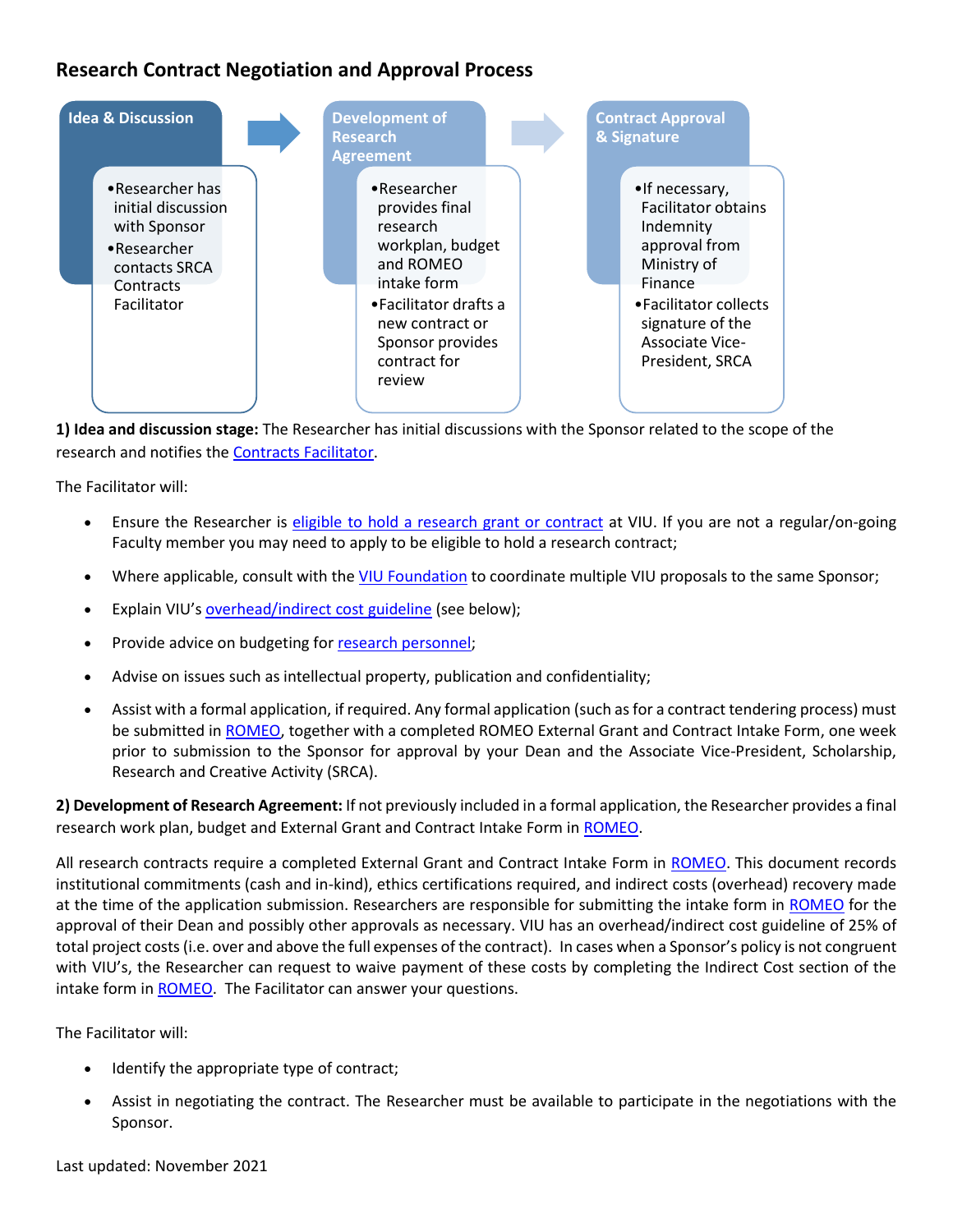## **3) Contract approval and signature:**

Once the terms are finalized, the contract must be signed by authorized signatories from both VIU and the Sponsors. The authorized signatory for VIU is the President or their designate (for most research contracts, the Associate Vice-President, SRCA). All internal authorizations must be in place i[n ROMEO](https://research.viu.ca/romeo) before the authorized signatory signs the contract.

The [Contracts Facilitator](https://research.viu.ca/contact-us) is responsible for obtaining signatures from the Associate Vice President, SRCA.

The Ministry of Advanced Education requires VIU to have all indemnity and insurance clauses reviewed by Risk Management staff at the Ministry of Finance before anyone at VIU can sign the contract. This review can take up to two weeks and is initiated by the Facilitator with the assistance of Procurement and Contract Services.

Once the Facilitator receives the fully signed copy of the contract the Researcher will get a copy of the contract.

## **After Contract Signature**



**4) Work order paperwork:** All research contracts will be assigned a work order. An orientation for new contract holders can be set up to walk them through the work order process and other procedures needed to undertake the research.

Work order paperwork is prepared by the SRCA Office and forwarded via e-mail to the Researcher with instructions for completion. The respective Dean and Secretary will be copied on the e-mail. The work order forms need to be completed by the Researcher, signed by the Dean and returned to the SRCA Office as soon as possible. A work order package consists of 1) work order request form; 2) contract; 3) ethics certifications (if applicable); 4) budget cashflow form; and 5) signing authority forms.

**5) Verification of ethics certifications (human, animal, biohazards):** Upon receipt, the SRCA Office reviews the work order package for completeness and ensures that any ethical [\(human/](http://research.viu.ca/research-ethics-board)[animal](https://research.viu.ca/animal-care)[/biosafety\)](https://adm.viu.ca/health-and-safety/biosafety) certifications required are in place. The work order paperwork is then forwarded to Finance. Work order paperwork is only forwarded to Finance for activation once all certifications are in place.

**6) Finance opens work order and sets signing authorities:** Finance will activate the work order and funds will be available (if received) for the Researcher's use.

**7) Work order orientation**: Once the work order is open and governance documents uploaded, SRCA Office staff contact the Researcher(s) and applicable personnel to review the work order, signing authorities, guidelines for eligible expenditures, ethics renewals, etc. An in-depth Financial Information System (FIS) orientation can be arranged if required.



**8) Subcontract(s):** Where another institution is receiving funds under the contract, equipment or materials purchased reside at another institution, work is conducted at another institution, or a person who is responsible for information necessary to complete reporting resides at another institution, a subcontract may be required. The [Contracts Facilitator](https://research.viu.ca/contact-us) assists in developing subcontracts.

Last updated: November 2021